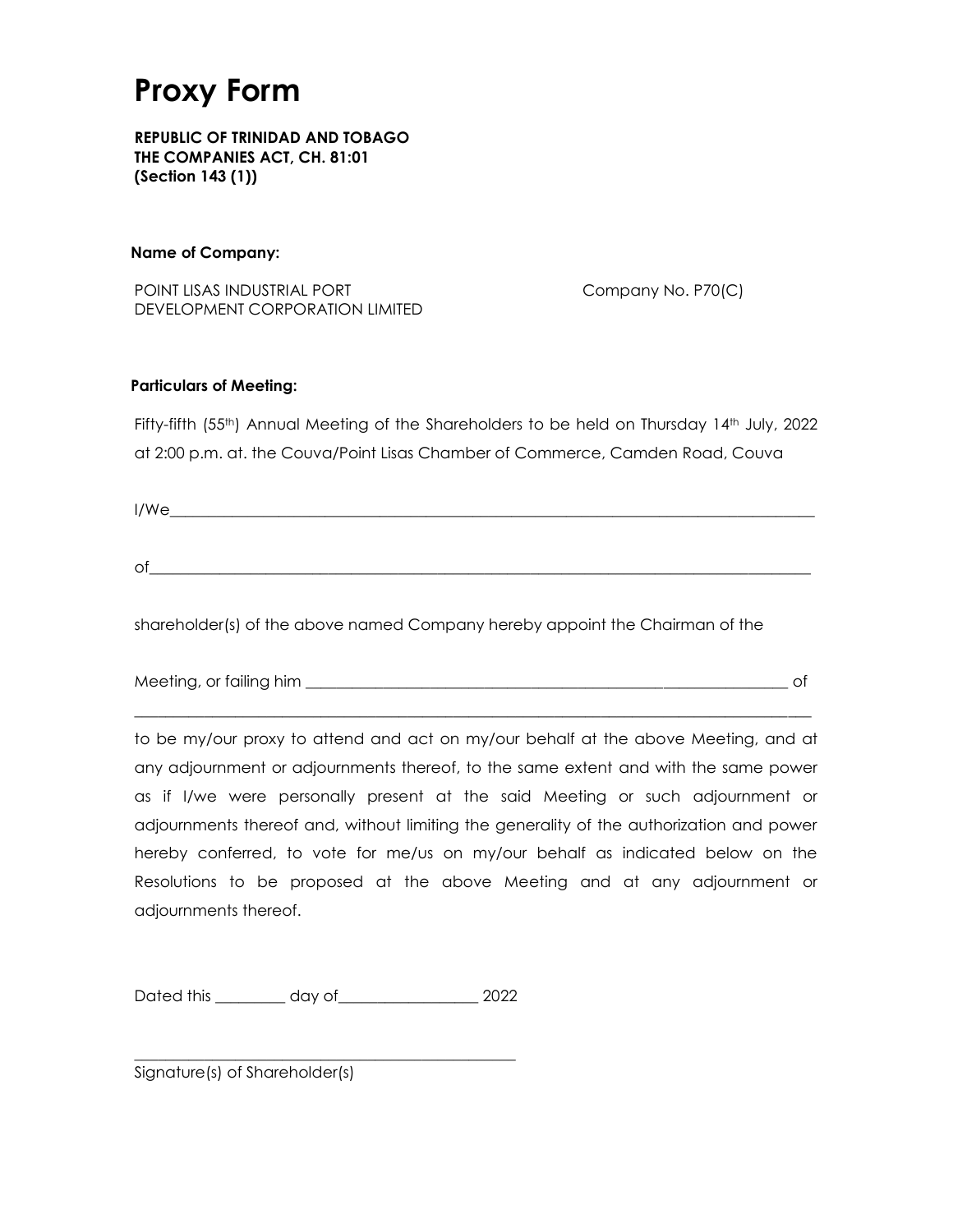## **Proxy Form (CONTINUED)**

Please indicate with an "X" in the spaces below how you wish your Proxy to vote on the Resolutions referred to. If no such indication is given the Proxy will exercise his discretion as to how he votes or whether he abstains from voting.

| NO. | <b>SPECIAL BUSINESS RESOLUTIONS</b>                              | <b>FOR</b> | <b>AGAINST</b> |
|-----|------------------------------------------------------------------|------------|----------------|
| 1.  |                                                                  |            |                |
|     | Be it resolved that the amendment to the existing Articles, is   |            |                |
|     | hereby amended by inserting the following new paragraph          |            |                |
|     | numbered 46(a):                                                  |            |                |
|     |                                                                  |            |                |
|     | " $46(0)$ . Meetings and Voting                                  |            |                |
|     | Notwithstanding anything contained in the Articles, if the       |            |                |
|     | Directors call a meeting of shareholders the Directors may       |            |                |
|     | determine that the meeting be held partly or entirely by         |            |                |
|     | means of such telephonic, electronic or other communication      |            |                |
|     | facilities as permit all persons participating in the meeting to |            |                |
|     | hear each other during the meeting. In the event such a          |            |                |
|     | meeting is to be held, the Directors shall establish the         |            |                |
|     | procedures for conduct thereof including without limitation,     |            |                |
|     | the procedures for voting by telephonic, electronic or other     |            |                |
|     | communication facility and in the case of a meeting held         |            |                |
|     | entirely by such means, the place of the meeting shall be the    |            |                |
|     | place where the Chairman of the meeting is located during        |            |                |
|     | such meeting."                                                   |            |                |
|     |                                                                  |            |                |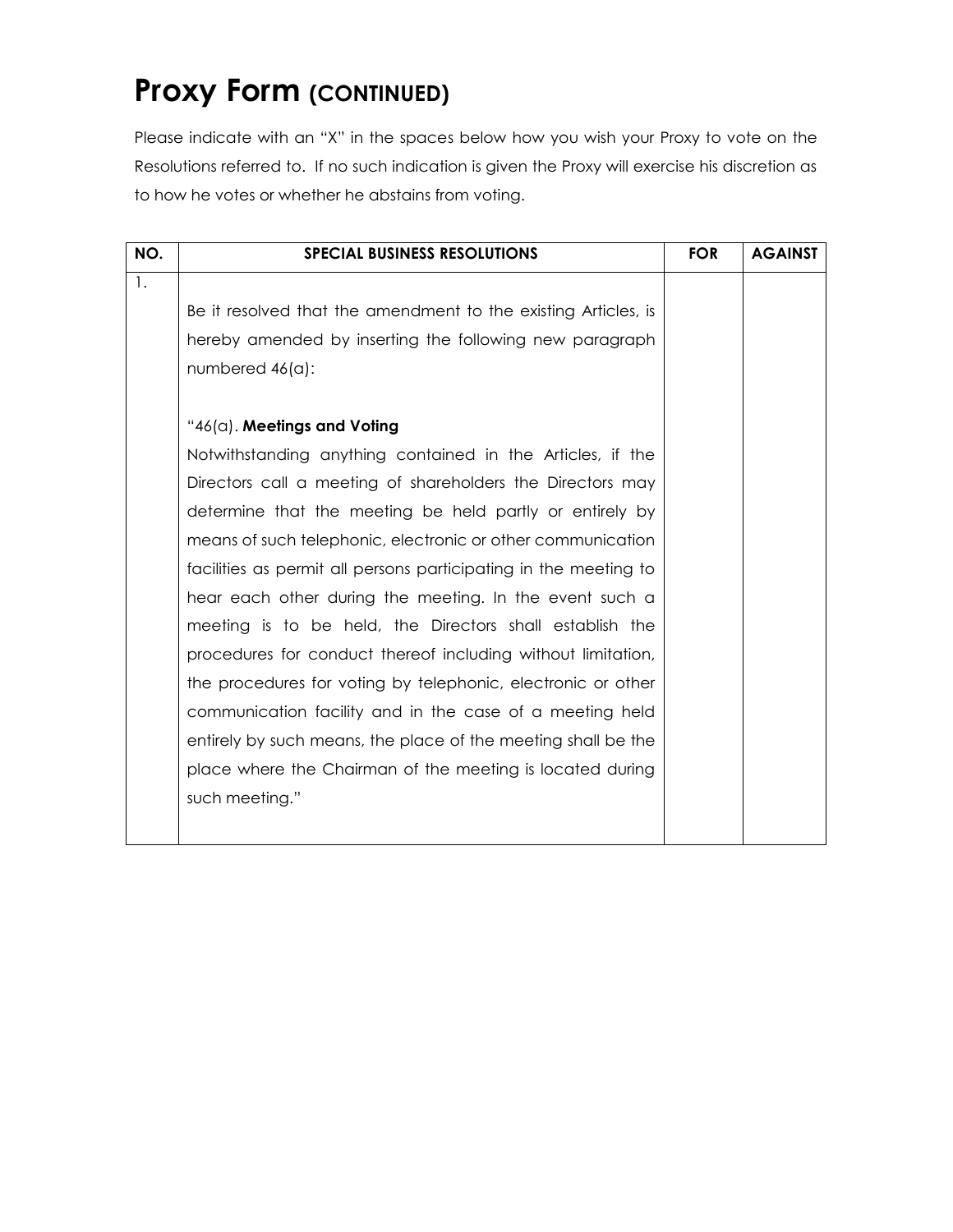# **Proxy Form (CONTINUED)**

| NO. | <b>ORDINARY BUSINESS RESOLUTIONS</b>                                                                                                                                                                                                                                                                                                                                                                                                                                      | <b>FOR</b> | <b>AGAINST</b> |
|-----|---------------------------------------------------------------------------------------------------------------------------------------------------------------------------------------------------------------------------------------------------------------------------------------------------------------------------------------------------------------------------------------------------------------------------------------------------------------------------|------------|----------------|
| 1.  | To receive and consider the Report of the Directors and the<br>Audited Financial Statements of the Company for the<br>financial year ended December 31st, 2021 together with the<br>Report of the Auditors thereon.                                                                                                                                                                                                                                                       |            |                |
| 2.  | To elect Directors and for such purpose pass the following<br>resolutions:<br>(i)<br>Be it resolved that the Directors to be elected be<br>elected en bloc.<br>Be it resolved that Mr. Daniel Dookie, Mr. Richardo<br>(ii)<br>Garcia, Mr. Hadyn Jones, Mr. Sunil Maharaj, Ms.<br>Cindy Manson, Mr. St. Clair O'Neil, Mr. Ricardo<br>Lewis and Ms. Ayanna Miguel be elected Directors<br>Point<br>оf<br>Lisas<br>Industrial<br>Port<br>Development<br>Corporation Limited. |            |                |
| 3.  | Be it resolved that PricewaterhouseCoopers be appointed<br>Auditors of the Company for the period ending at the<br>conclusion of the next Annual Meeting and that the Directors<br>be authorized to fix their remuneration and expenses for the<br>ensuing year.                                                                                                                                                                                                          |            |                |

Signature(s) of Shareholder(s)

\_\_\_\_\_\_\_\_\_\_\_\_\_\_\_\_\_\_\_\_\_\_\_\_\_\_\_\_\_\_\_\_\_\_\_\_\_\_\_\_\_\_\_\_\_\_\_\_\_